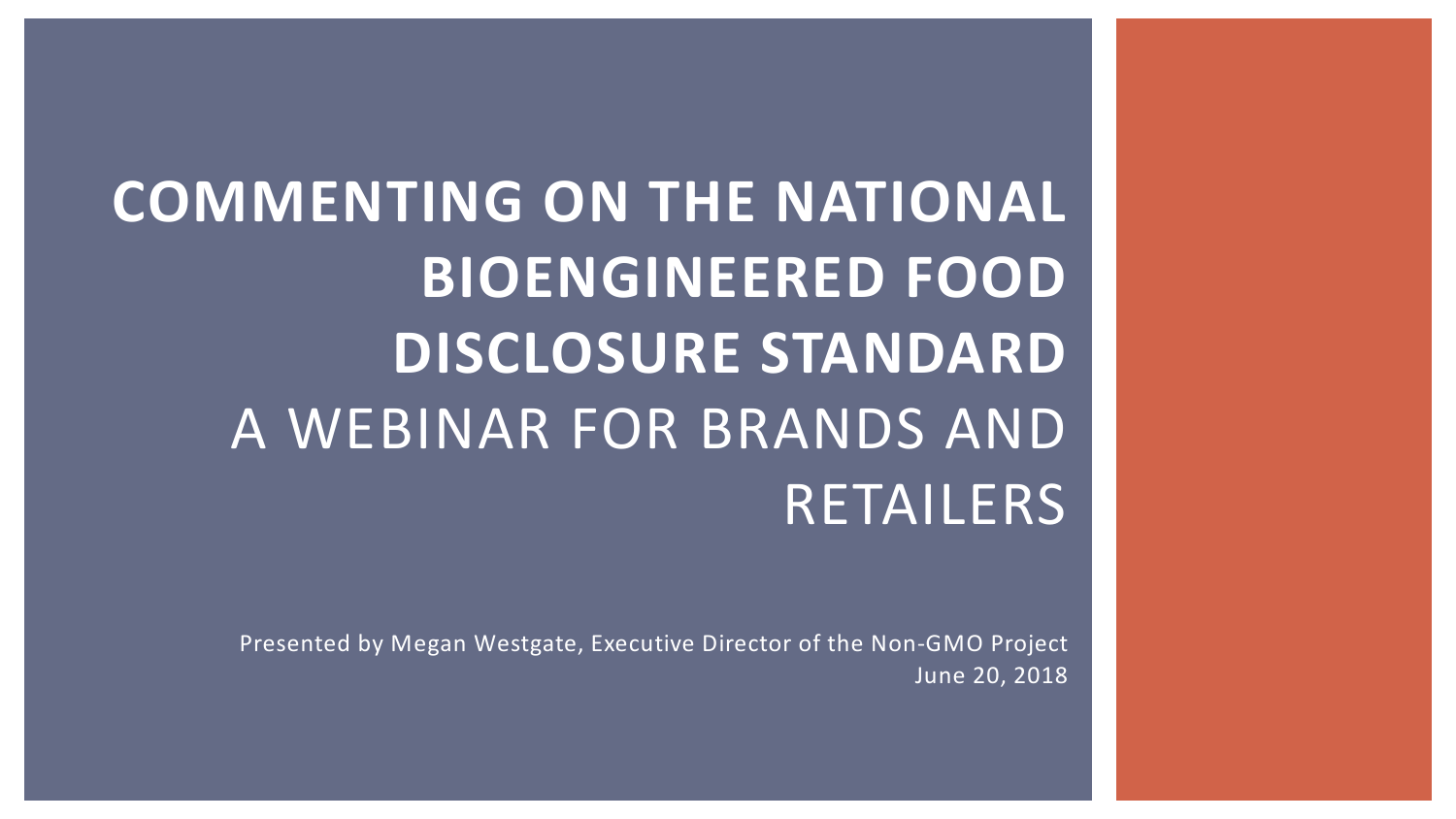# BACKGROUND

- In late July 2016, a law was enacted directing the USDA to establish a National Bioengineered Food Disclosure Standard (NBFDS, Public Law 114-216); deadline for implementation was 2 years (July 29, 2018)
- Passage of this law followed two decades of Americans demanding GMO labeling, which had culminated in states starting to pass their own labeling laws; this federal law (NBFDS) pre-empted all state laws, making them illegal
- **The USDA held an initial public comment period in July 2017**
- On May 3, 2018, it published the long-awaited draft standard, which is meant to outline the actual rules for GMO labeling
- Comments on the draft are being accepted through July 3, 2018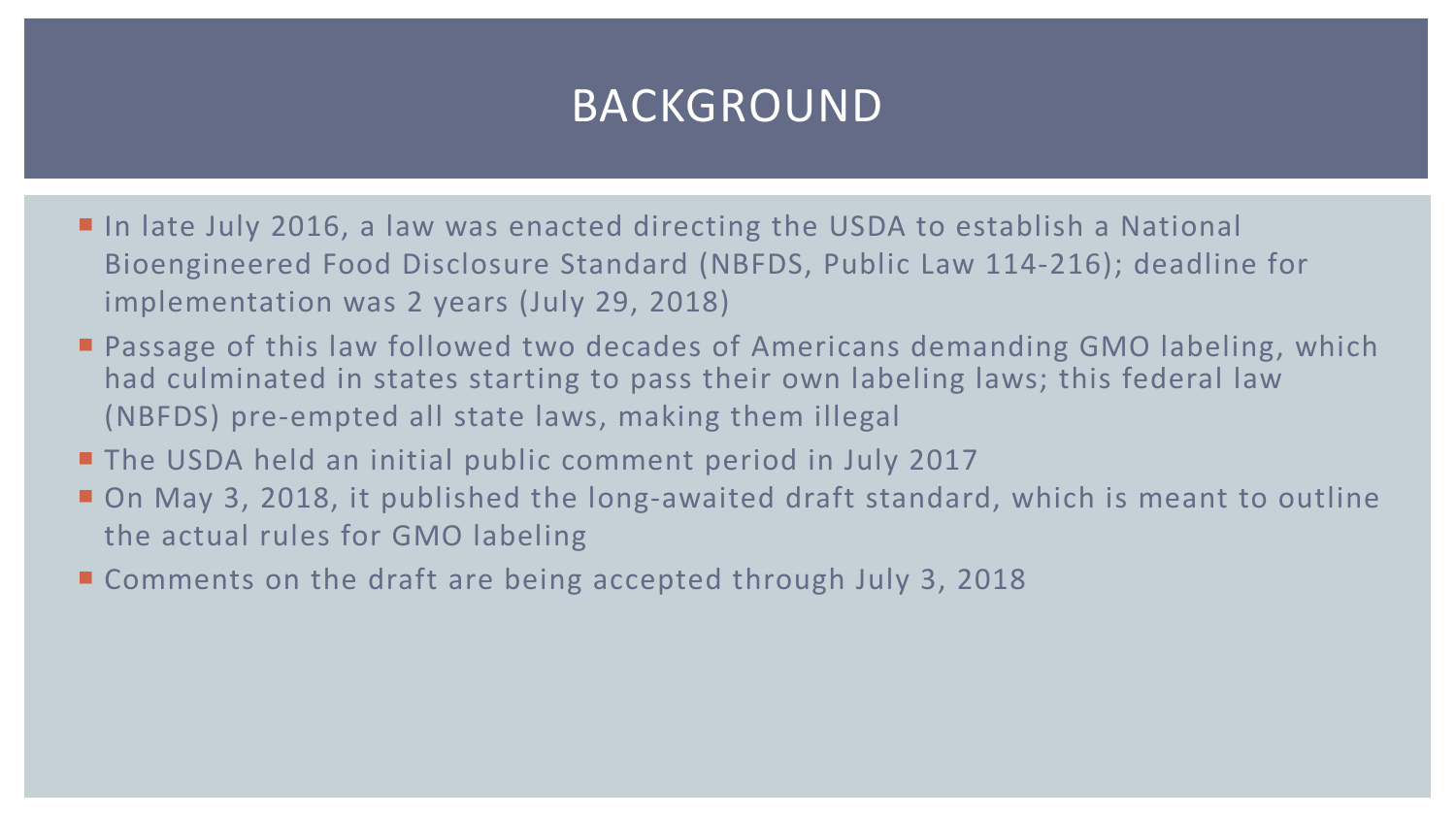## NON-GMO PROJECT POSITION

- The Non-GMO Project is a non-profit organization that believes that everyone has a right to know what's in their food, and deserves access to non-GMO choices
- **E** As such, the Non-GMO Project has always been a supporter of meaningful mandatory labeling and played an active part in raising awareness about the various state efforts to label GMOs
- The NBFDS is about labeling foods that DO contain GMOs; it does not have any guidelines about non-GMO labeling, and non-GMO labels like the Non-GMO Project Butterfly are outside the scope of this law and standard
- Our intention in commenting, and encouraging others to comment, is to leverage our unique 11.5 years of experience with consumer communication and non-GMO supply chains to help this law be as meaningful as it can be
- There is no doubt that the rigor of the Non-GMO Project Standard will vastly exceed that of the NBFDS, and the Butterfly will remain the go to symbol for the 46% of shoppers actively seeking to avoid GMOs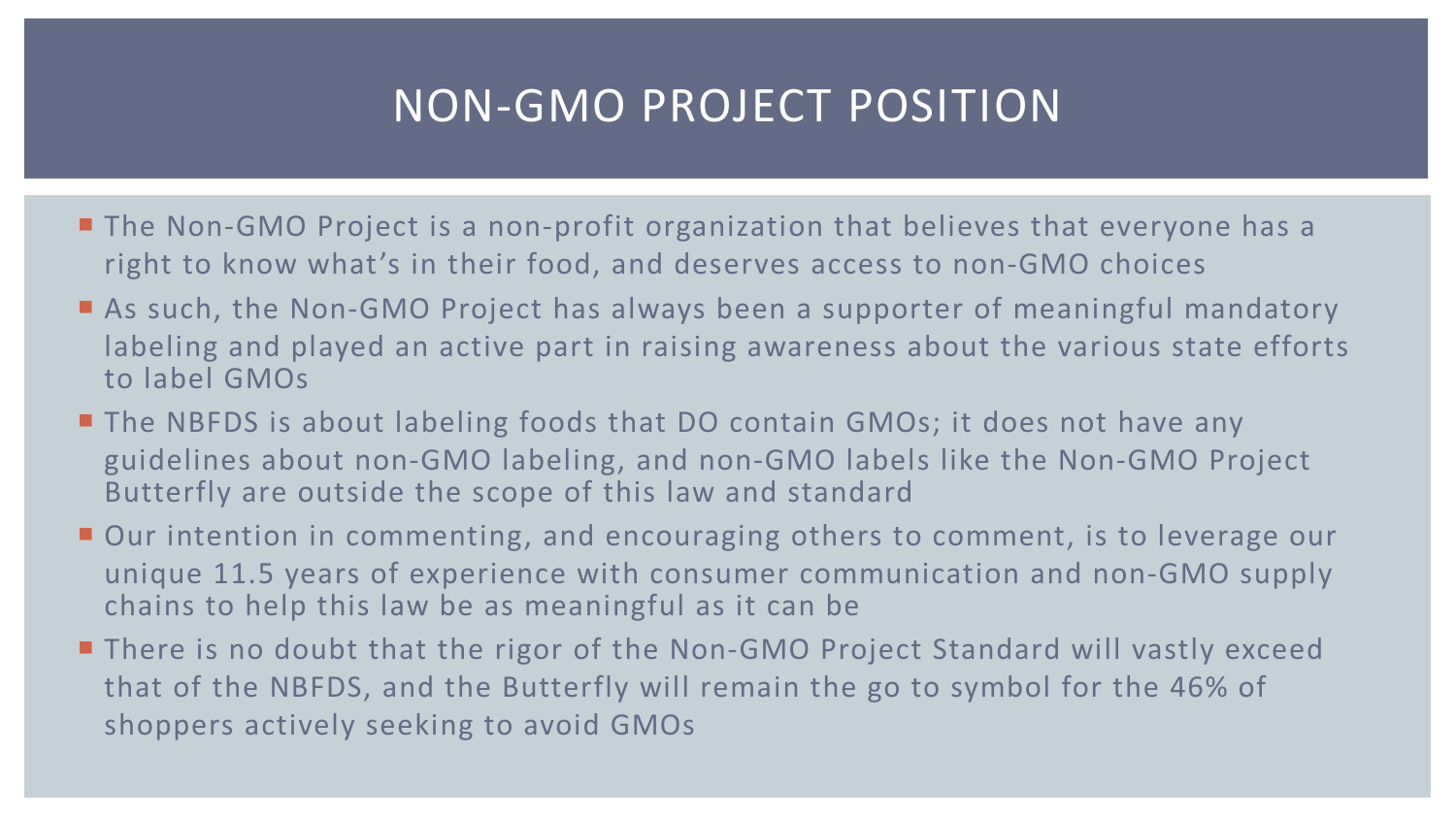# OVERVIEW OF DRAFT NBFDS

- The draft rule consists of 84 pages of background and questions, followed by 20 pages of an actual standard
- The draft standard does not provide a clear indication of how the final rule will treat a number of important topics
- Where a strong direction is indicated, there is cause for concern in numerous areas
- Our focus in this presentation is on the parts of the rule that we believe to be of greatest significance when it comes to giving Americans a GMO labeling standard that is as meaningful, clear, and accessible as possible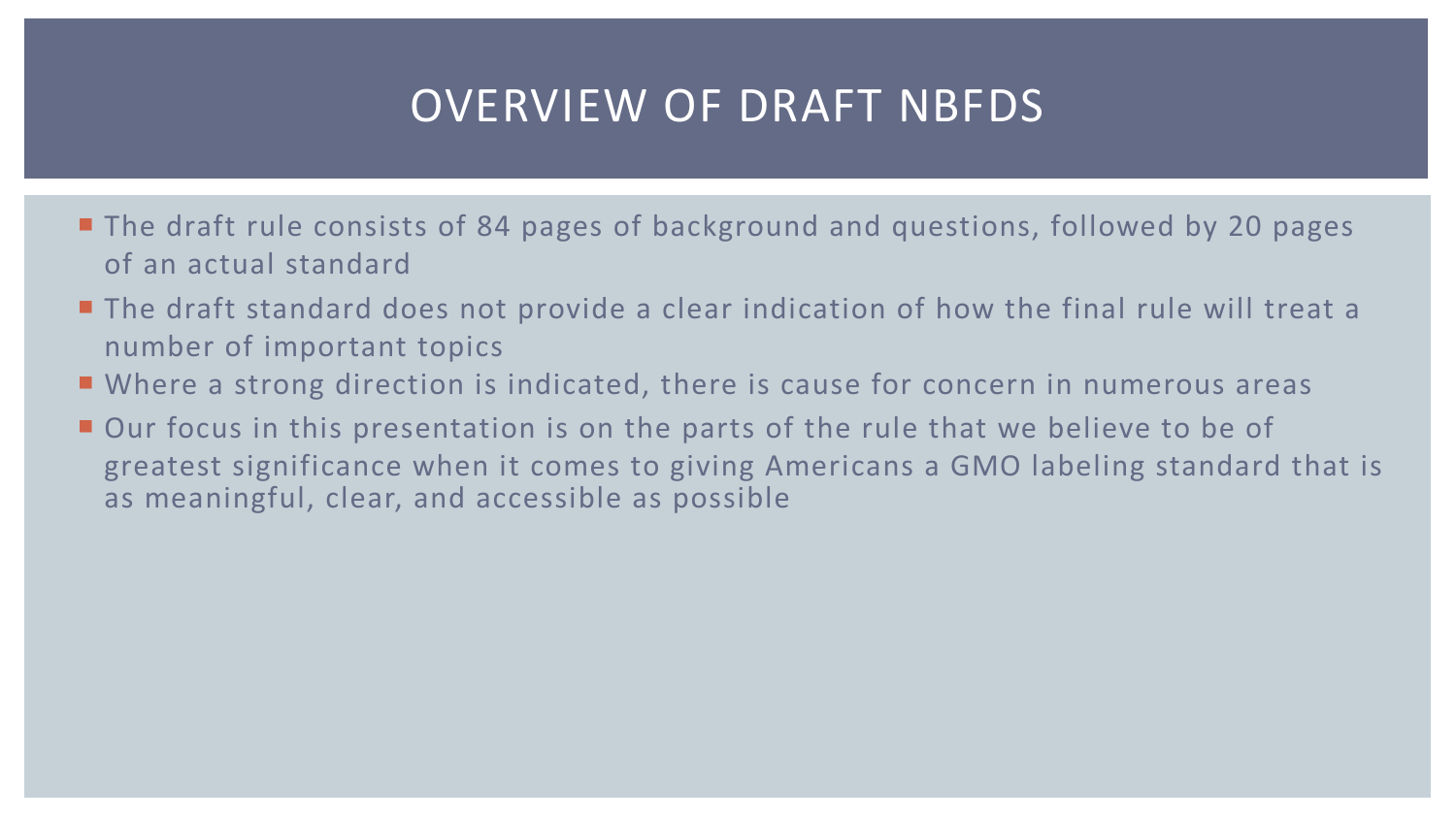#### KEY ISSUES

#### **INCLUSION/MEANINGFULNESS**

- **Detectability**
- Definitions
- Thresholds
- § Testing Methodology
- **Example 13 Food** Elists of "Bioengineered" Food
- **ECLEAR LABELING** 
	- § Text claim language
	- § Symbols
- **EACCESSABILITY (Disclosure Method)** 
	- **QR codes & Text messages**
- **EXERGIVE COPPORTUNITY TO COMMENT FURTHER**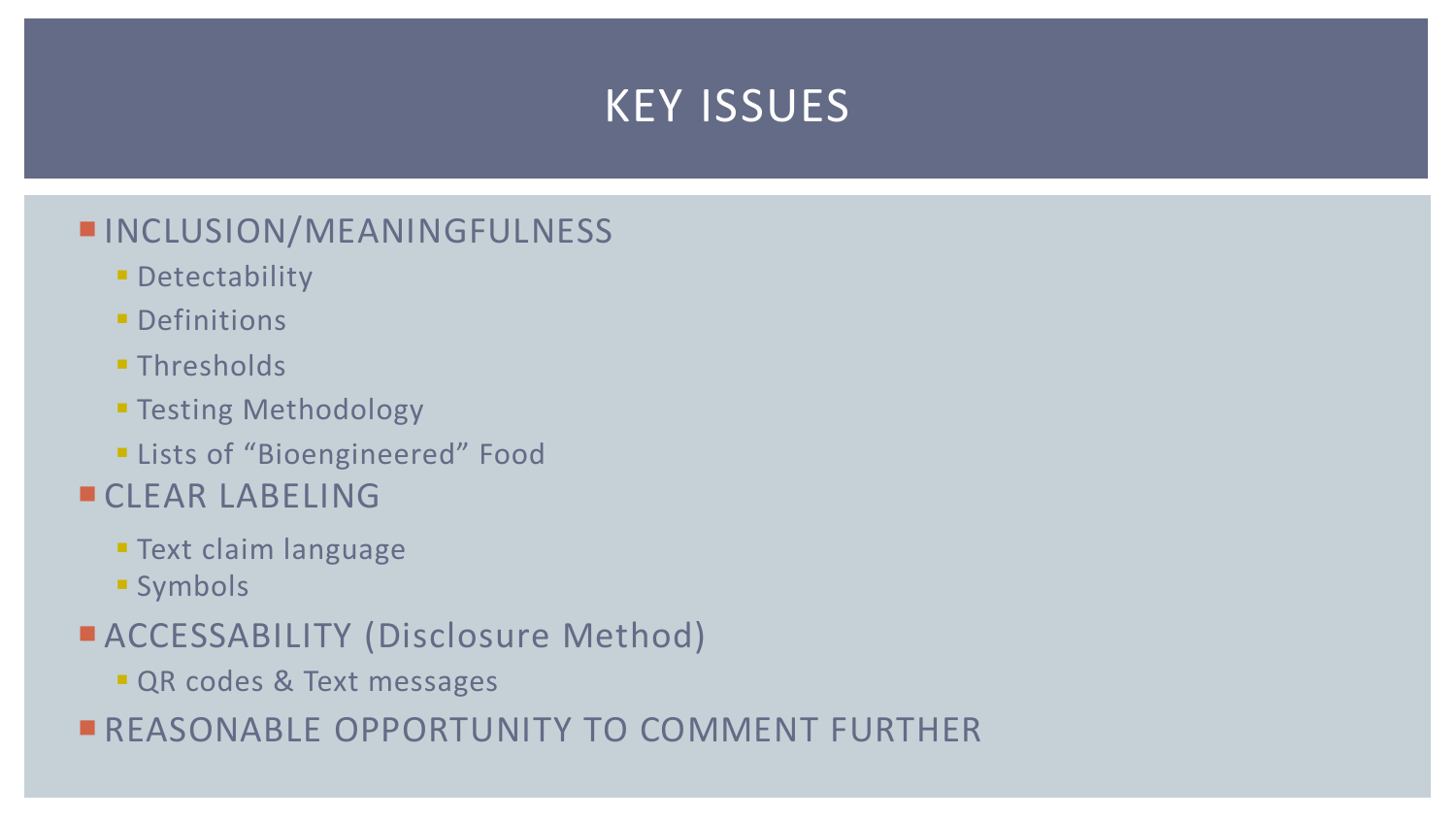#### INCLUSION: DETECTABILITY

- The Standard should include ALL GMOs, regardless of whether or not they have detectable transgenic DNA in the finished product
	- § Most refined, processed food cannot be tested for GMO content due to the limits of current testing methodology
	- Likewise, new GMOs like those produced through various gene editing techniques (e.g. CRISPR, RNAi) are not yet commercially testable
- This is the number one issue from our perspective, as if the rule contains an exemption for products in which "the modified genetic material cannot be detected," the majority of GMO foods would be exempt from disclosure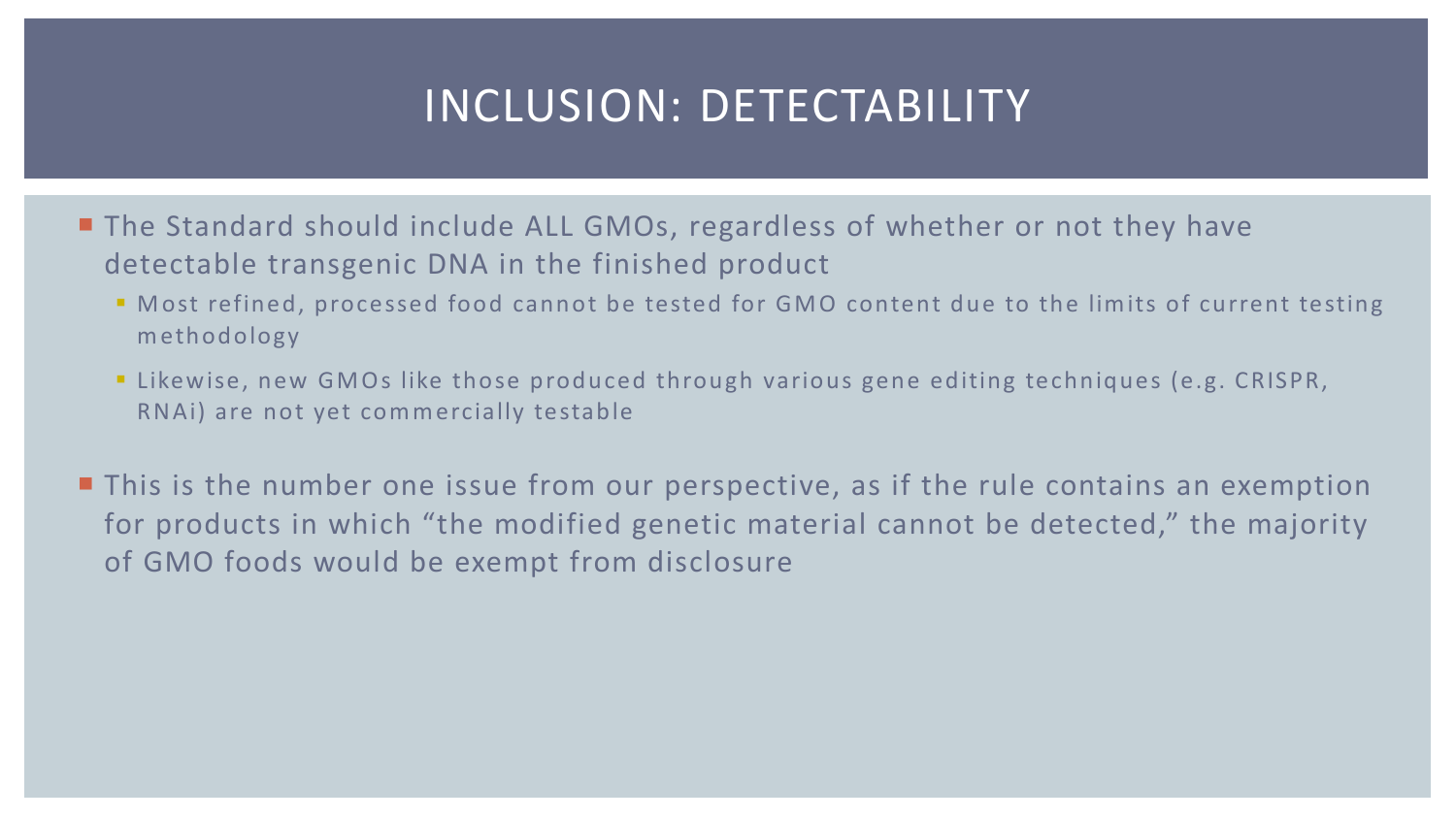# INCLUSION: DEFINITIONS

- The NBFDS should use the definition put forth in the Codex Alimentarius; this is arguably the most authoritative international definition of genetic engineering, as it is what the World Trade Organization looks to in resolving trade disputes. (This is one reason the Non-GMO Project has aligned our definition of Biotechnology with Codex.)
- **The Codex definition is as follows:**
- *Modern Biotechnology – the application of:*
	- *a. in vitro nucleic acid techniques, including recombinant deoxyribonucleic acid (DNA) and the direct injection of nucleic acid into cells or organelles; or*
	- *b. fusion of cells beyond the taxonomic family that overcome natural physiological, reproductive, or recombination barriers and that are not techniques used in traditional breeding and selection.*
- Rather than inventing a new definition, the NBFDS should align with the definition that is both the most authoritative internationally and which also forms the basis for the United States' most established non-GMO program (the Non-GMO Project).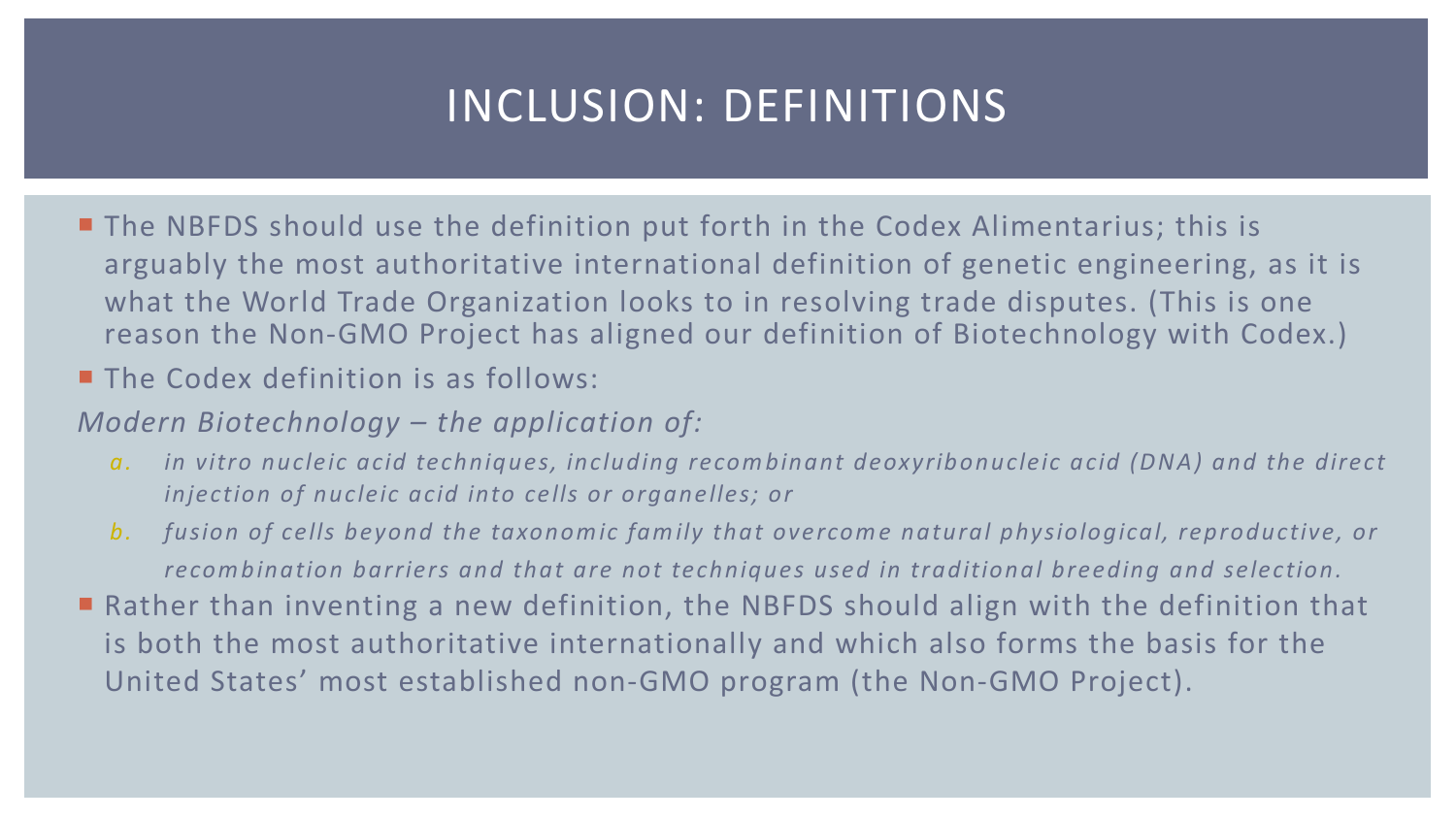# INCLUSION: THRESHOLDS

**The draft standard lays out three options for threshold:** 

- #1: Food in which an ingredient contains a bioengineered substance that is inadvertent or technically unavoidable, and accounts for no more than five percent (5%) by weight of the specific ingredient OR
- #2: Food in which an ingredient contains a bioengineered substance that is inadvertent or technically unavoidable, and accounts for no more than nine-tenths percent (0.9 %) by weight of the specific ingredient; OR
- #3: Food in which the ingredient or ingredients that contain a bioengineered substance account for no more than five percent (5%) of the total weight of the food in final form.
- Option 2 is by far the strongest, aligning most closely with the 0.9% threshold used by the Non-GMO Project and used in the E.U.; however it does have some technical errors that should be corrected to ensure correct interpretation:
	- Food in which any ingredient contains a bioengineered substance that is inadvertent or technically unavoidable, and accounts for no more than nine-tenths percent (0.9 %) by weight of the specific ingredient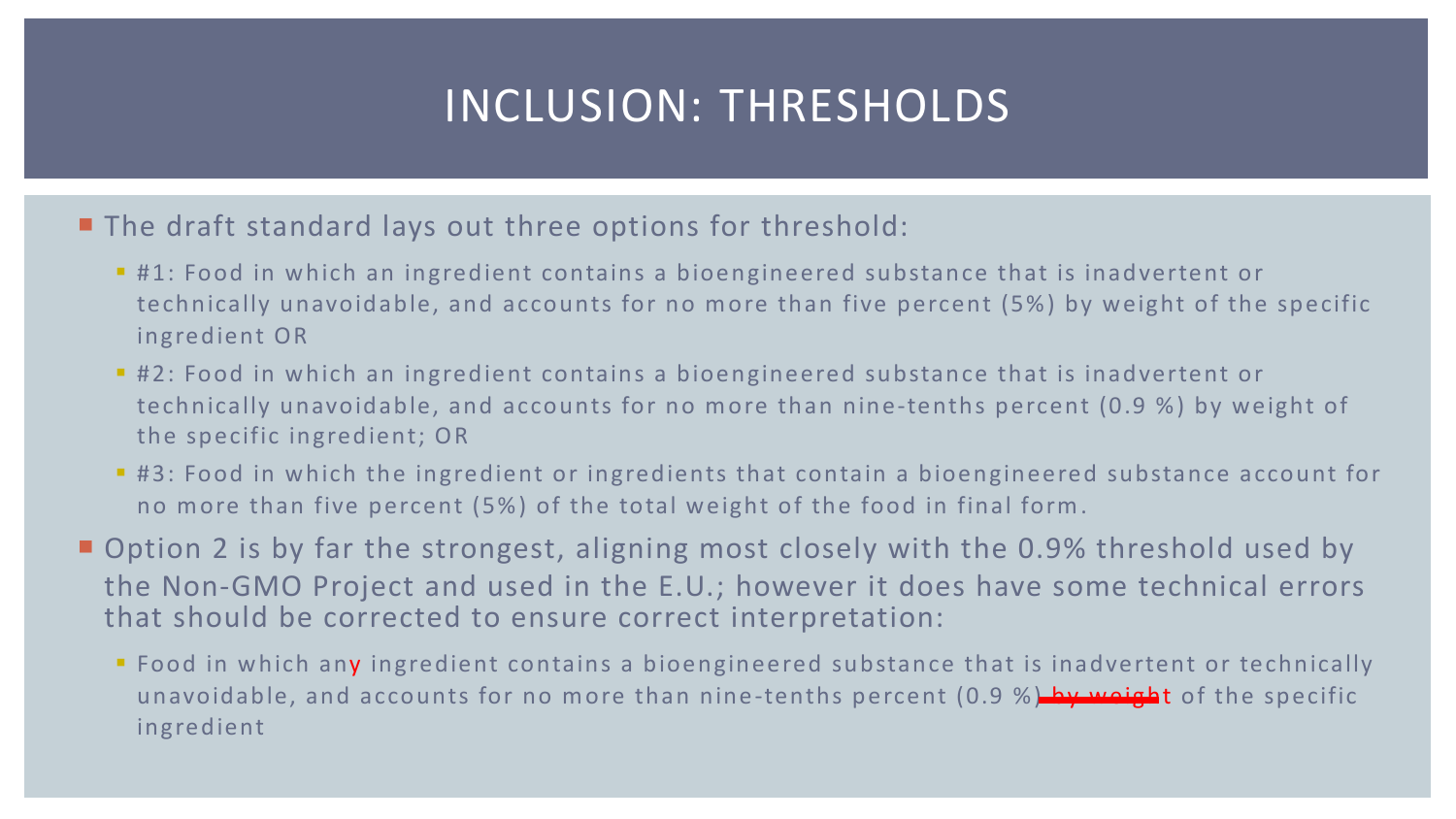#### INCLUSION: TESTING METHODOLOGY

- While the draft makes several references to testing records, there is no detail in the document about what constitutes valid content in a testing record. The following points are critical to ensuring meaningful testing (and therefore a meaningful rule):
	- Testing to determine GMO content should be conducted using Real-Time or Digital PCR method; testing should be conducted by an ISO 17025 accredited laboratory
	- **The testing to establish GMO content must be conducted on a sample where appropriate** laboratory controls indicate that the DNA of the input is sufficiently intact to allow for valid quantitative analysis using PCR; a non-detect result based on a test of a highly refined ingredient is not an adequate basis for exemption
	- Records must show that a valid and meaningful sampling plan was employed in accordance with industry standards (e.g. GIPSA)
	- Tests must demonstrate GMO content of less than 0.9% for all ingredients in order for a product to be exempt from labeling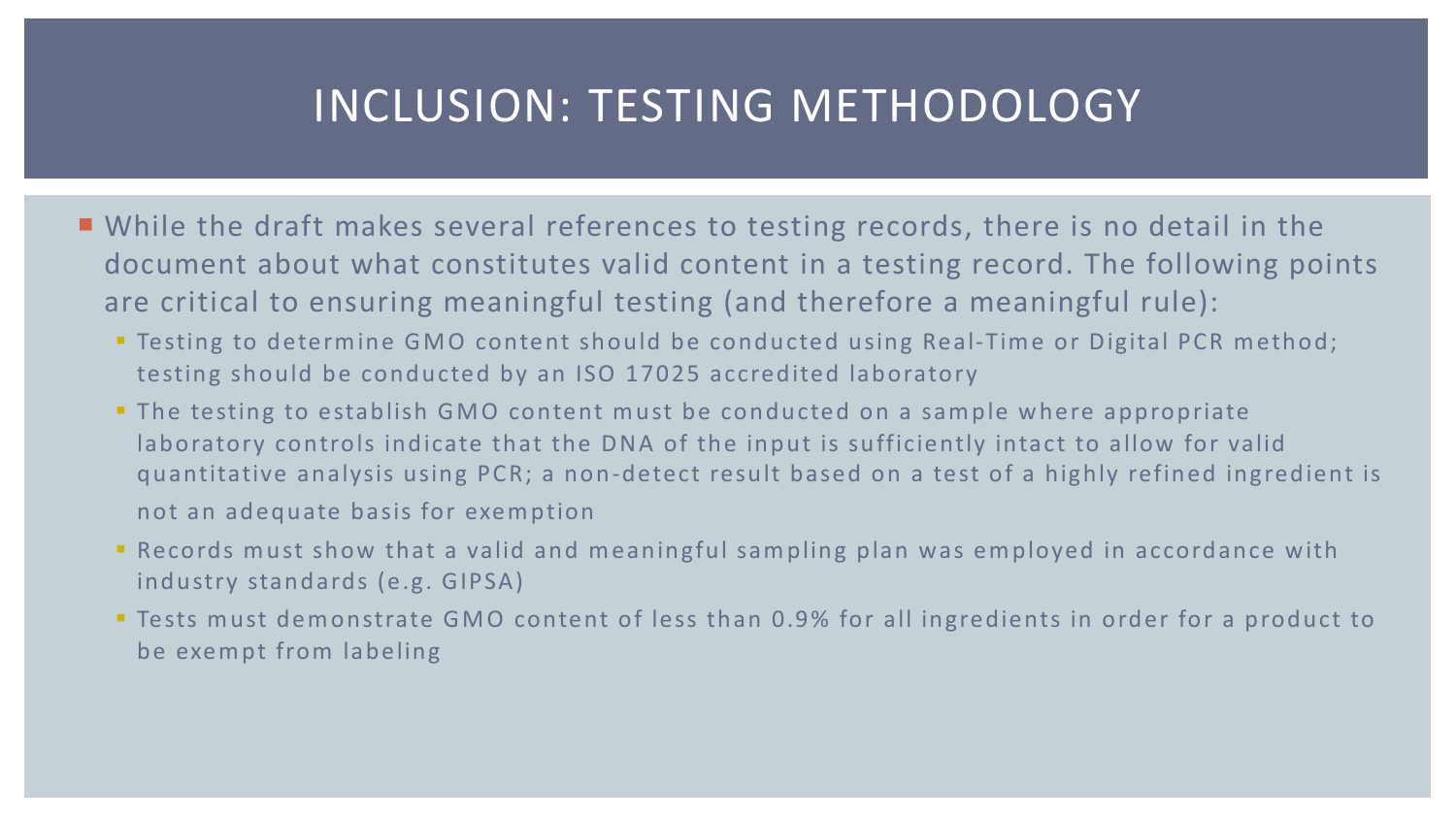# INCLUSION: THRESHOLDS & TESTING (CONT)

- One final but important note on thresholds and testing is that these considerations don't work for the new GMOs that are not yet commercially testable (e.g. products of CRISPR, RNAi, etc.)
- $\blacksquare$  It is therefore critical that the NBFDS include an Affidavit requirement for ingredients that may have been have been sourced from untestable GMO crops (this would be in addition to testing records when appropriate)
	- For example, currently there are both testable and untestable varieties of genetically engineered canola on the market; sufficient records should include BOTH documentation of compliant testing (as described on the previous slide) AND an affidavit stating that the canola was not developed using oligonucleotide directed mutagenesis (ODM), which is not yet testable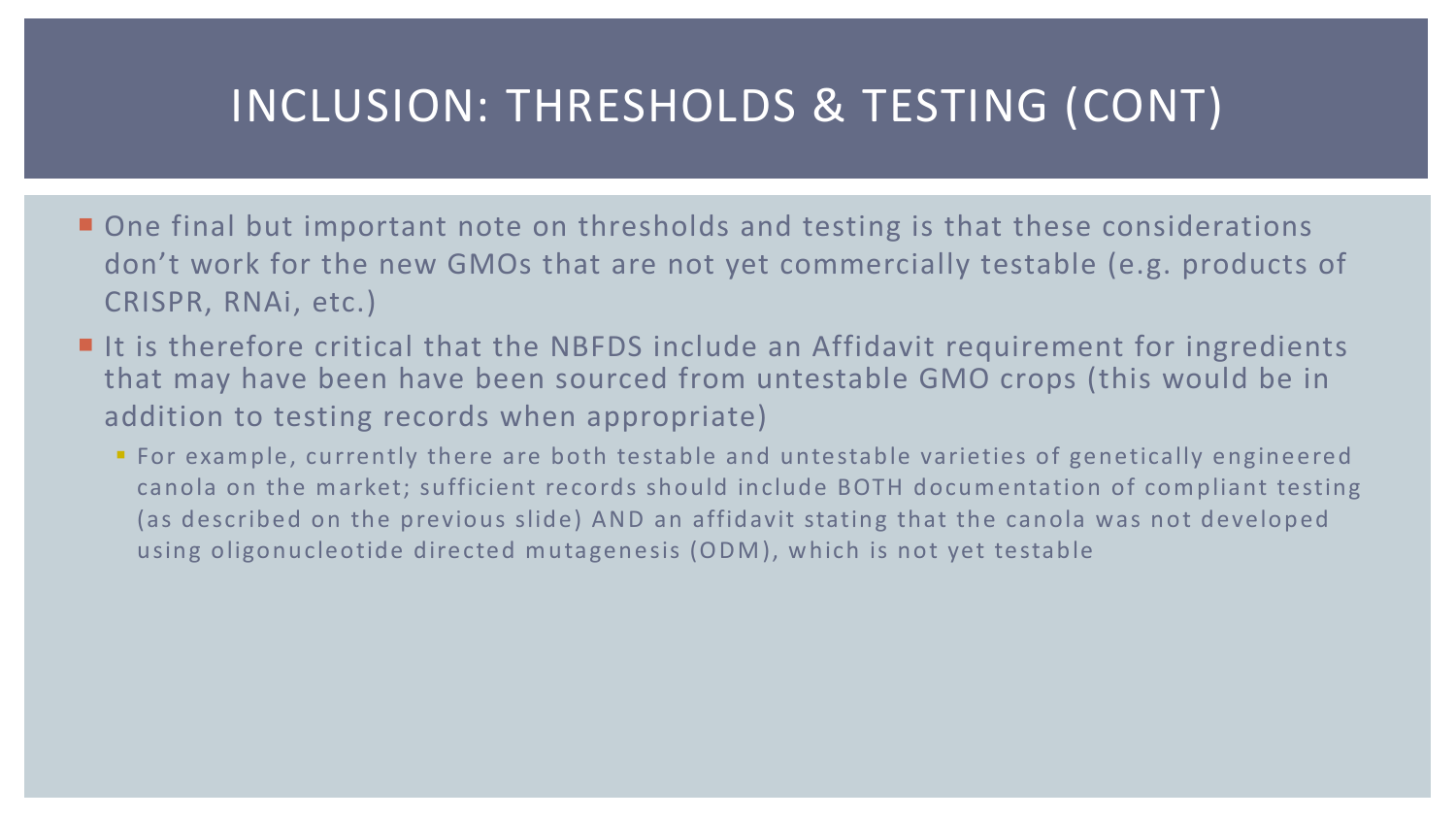## INCLUSION: LISTS OF "BIOENGINEERED FOOD"

#### ■ The draft contains two "Lists of Bioengineered Foods"

- § **Commercially Available – Highly Adopted** (proposed adoption threshold of 85%) requires a "Contains Bioengineered Ingredients" disclosure
- § **Commercially Available** (no adoption threshold proposed) requires a "May contain…" disclosure
- Steps are laid out proposing how the list would be updated annually
- **The Non-GMO Project uses a 14-point matrix to assess risk level, and a 10% adoption** rate is one of the criteria; we employ a full-time research analyst to track changes to risk and our Standard Revision Terms of Reference allow for real-time changes to our risk lists as needed
- Accordingly, we propose that:
	- § A 50% adoption rate be applied for the "Highly Adopted" list
	- **A 10% threshold by applied for the "Commercially Available" list**
	- The final rule should include a mechanism for no less than QUARTERLY updates to the lists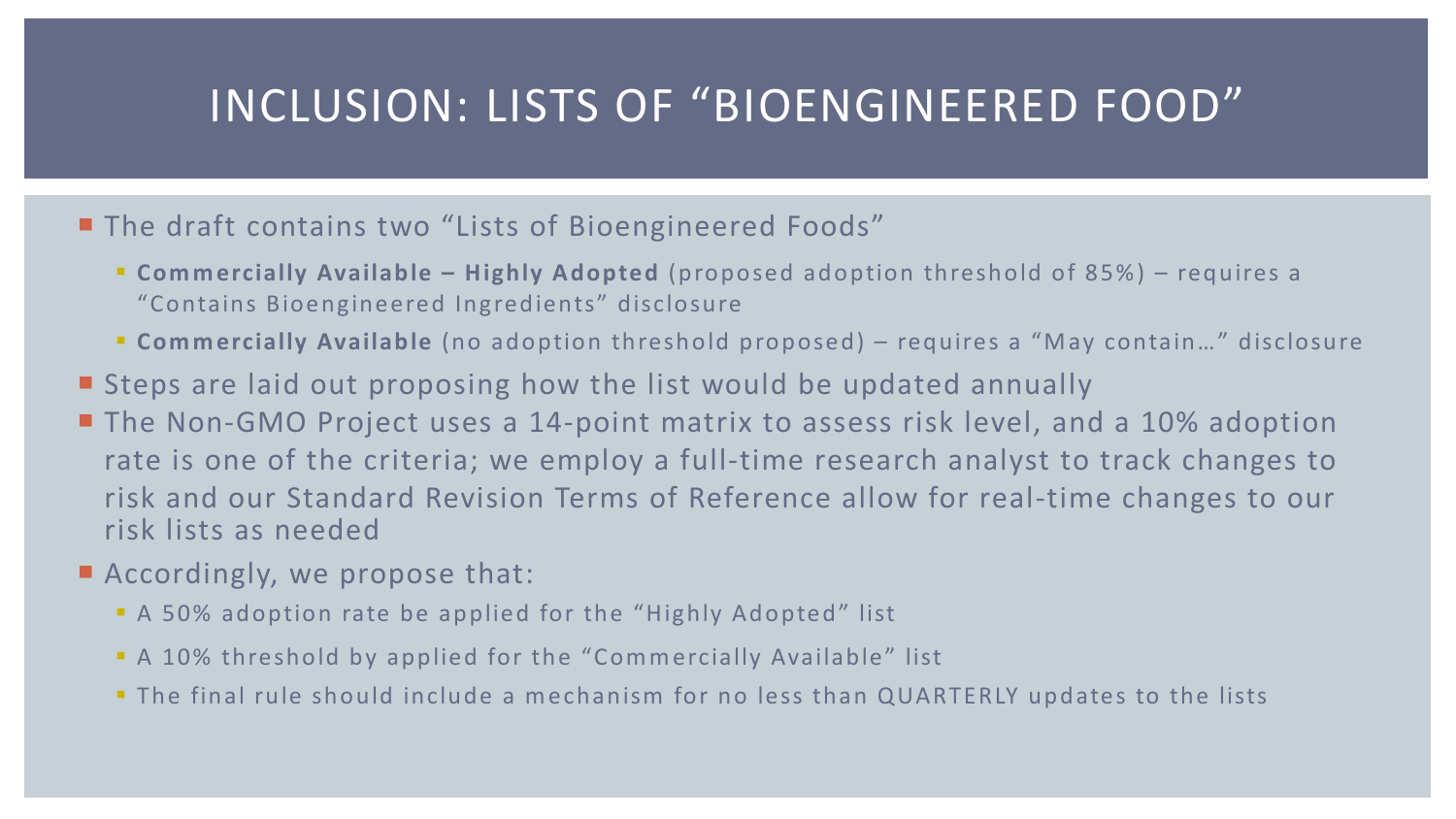#### CLEAR LABELING: TEXT CLAIM LANGUAGE

- $\blacksquare$  The only term allowed for text claims in the rule is "Bioengineered" this is a medical term that is not recognized by consumers and has no meaning in the food industry
- **The rule MUST allow for disclosure using plain English terms that people understand;** the most well-established term is "genetically engineered;" for example, this is the term used in the Whole Foods Market GMO Labeling Transparency Policy established in 2013, and which thousands of brands have already changed packaging to comply with; it is also the language used in various state labeling efforts and voluntarily adopted by large CPGs like Campbells
- Restricting text claims to an unrecognized single term ("Bioengineered") would be burdensome and expensive for food companies and misleading to consumers
- **Ultimately, the law is only meaningful if consumers understand what the label says**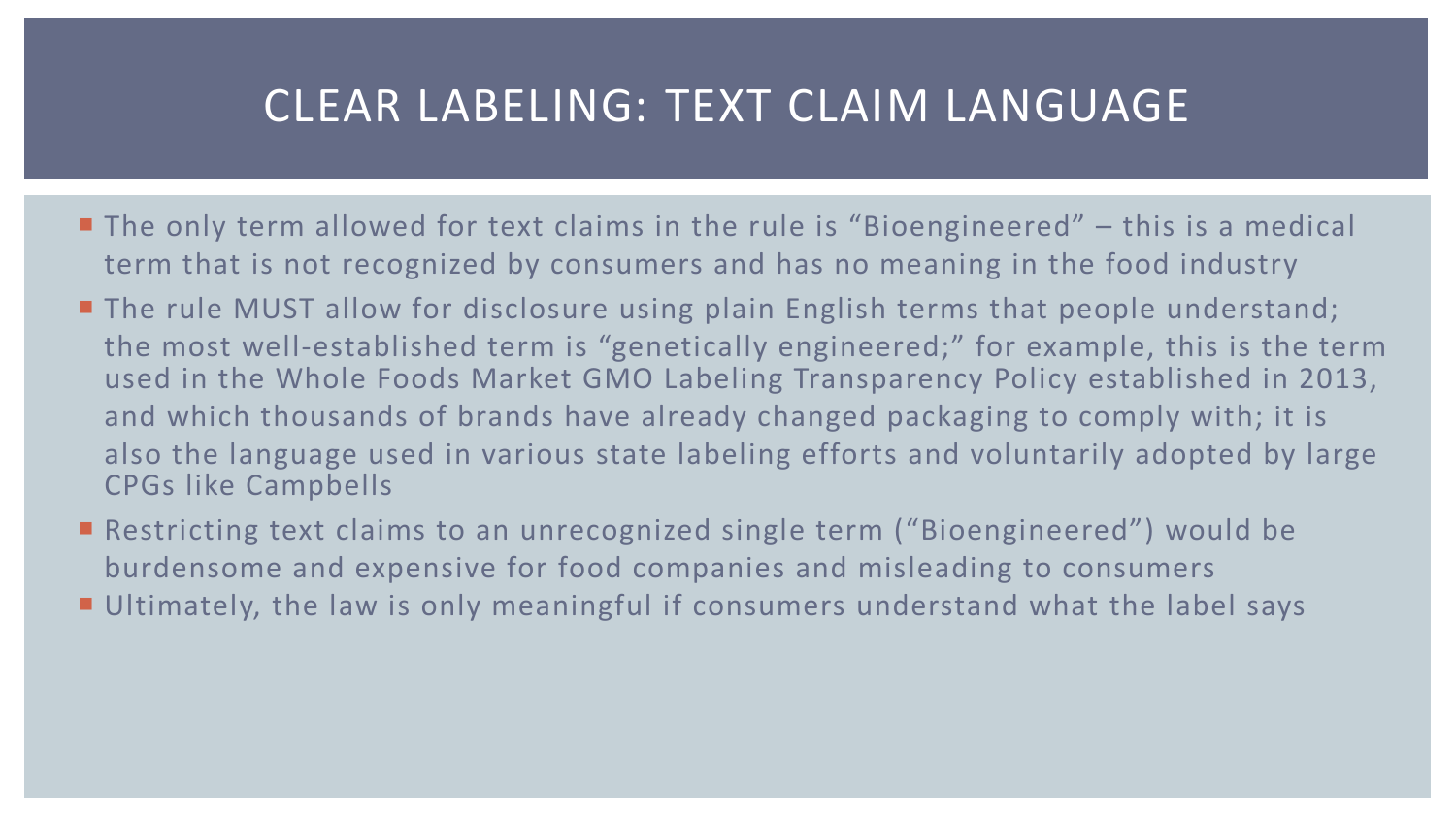# CLEAR LABELING: SYMBOLS

- **E** Again, the rule MUST allow for disclosure using plain English terms that people understand; the acronym "BE" is newly invented and has no meaning to the public
- $\blacksquare$  As such it is inherently misleading
- **The only acceptable acronyms should be "GMO" or "GE"**
- **E** Further, the symbols proposed convey a stylistic bias not present in other AMS logos

**VS**



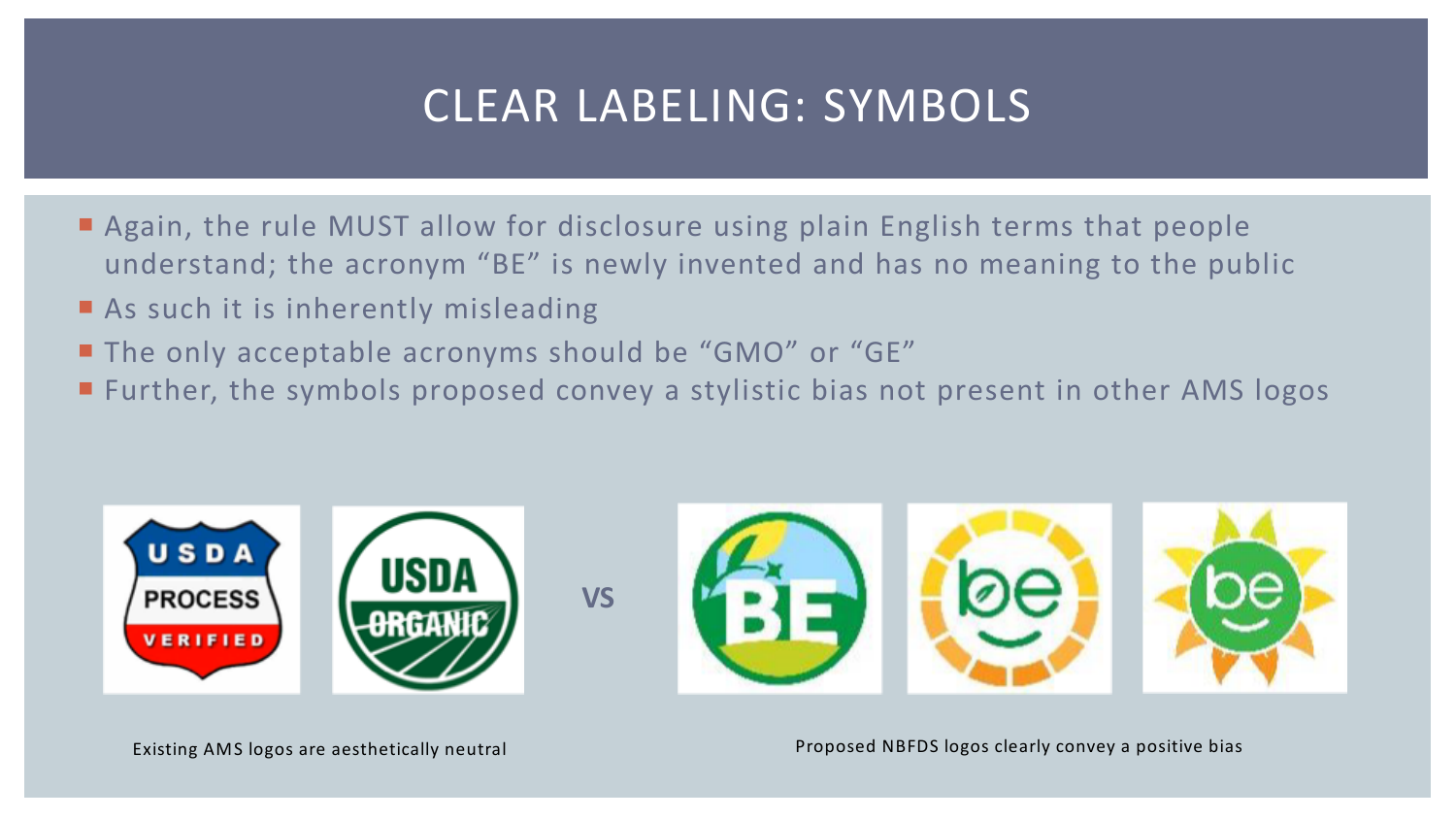# ACCESSIBILITY: QR CODES & TEXT MESSAGES

- The draft rule proposes allowing QR codes for disclosure; this require a smartphone and broadband connection, two criteria that discriminate against more than 100 million Americans—especially many in rural, low-income, minority and elderly populations; the USDA's own 2017 study confirms this
- The draft also proposes a text message option, which for many people would impose additional costs for each message sent and received
- Both of these options are time consuming and unrealistic; they impede rather than promote the disclosure the law is meant to support
- The only acceptable disclosure is plain English terms that are well-established and **well understood by the general public; e.g. GMO, GE, genetically engineered, genetically modified**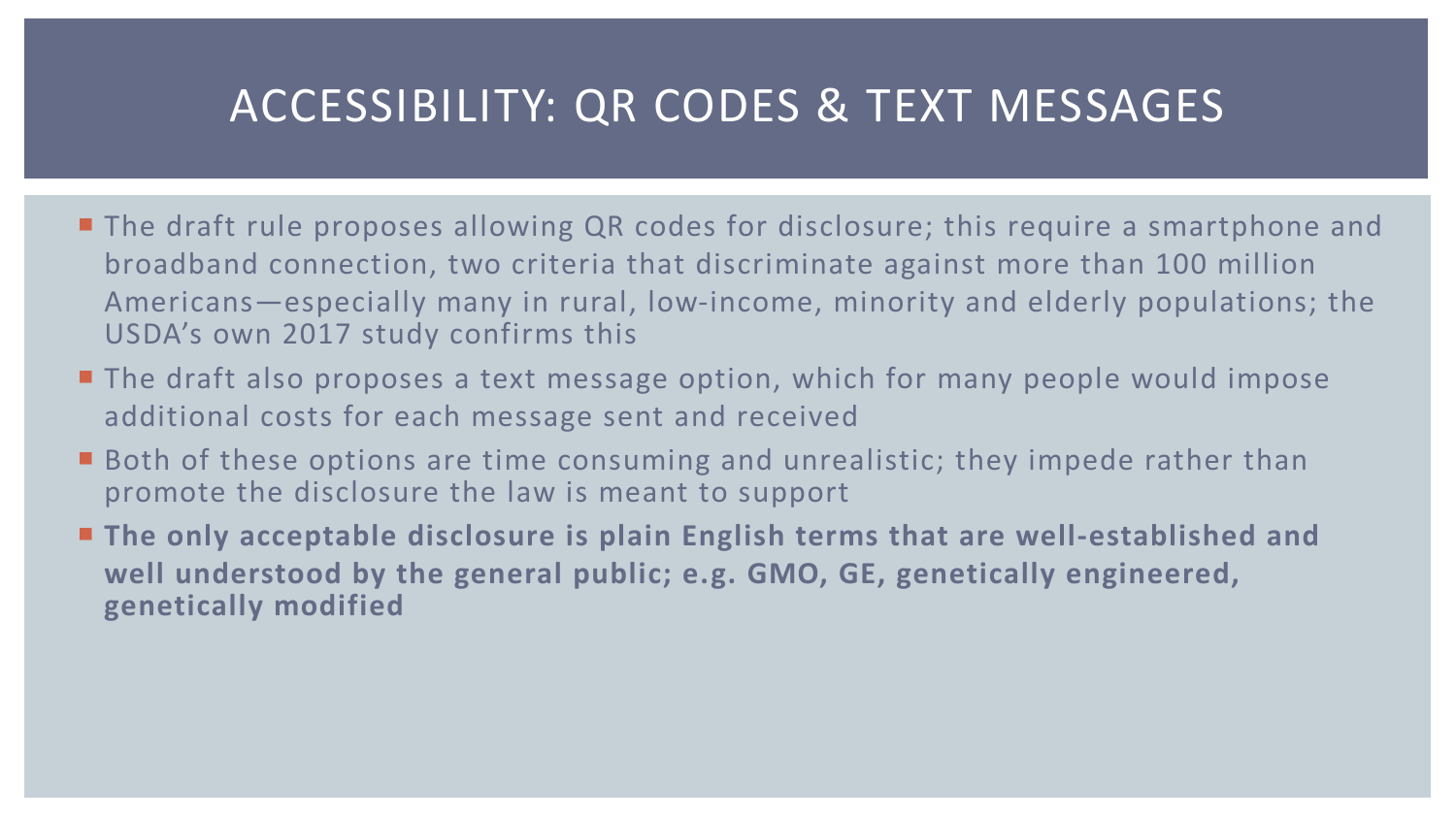#### REASONABLE OPPORTUNITY TO COMMENT FURTHER

- The draft NBFDS published on May 3 is not a complete draft; it leaves many significant questions unanswered
- $\blacksquare$  Because of the technical complexity of the issue, there are critical dependencies within the rule that are impossible to adequately comment on without seeing a fully developed draft that indicates clear direction
- **Example 2** The public should have another opportunity to comment once a fully developed **standard has been drafted**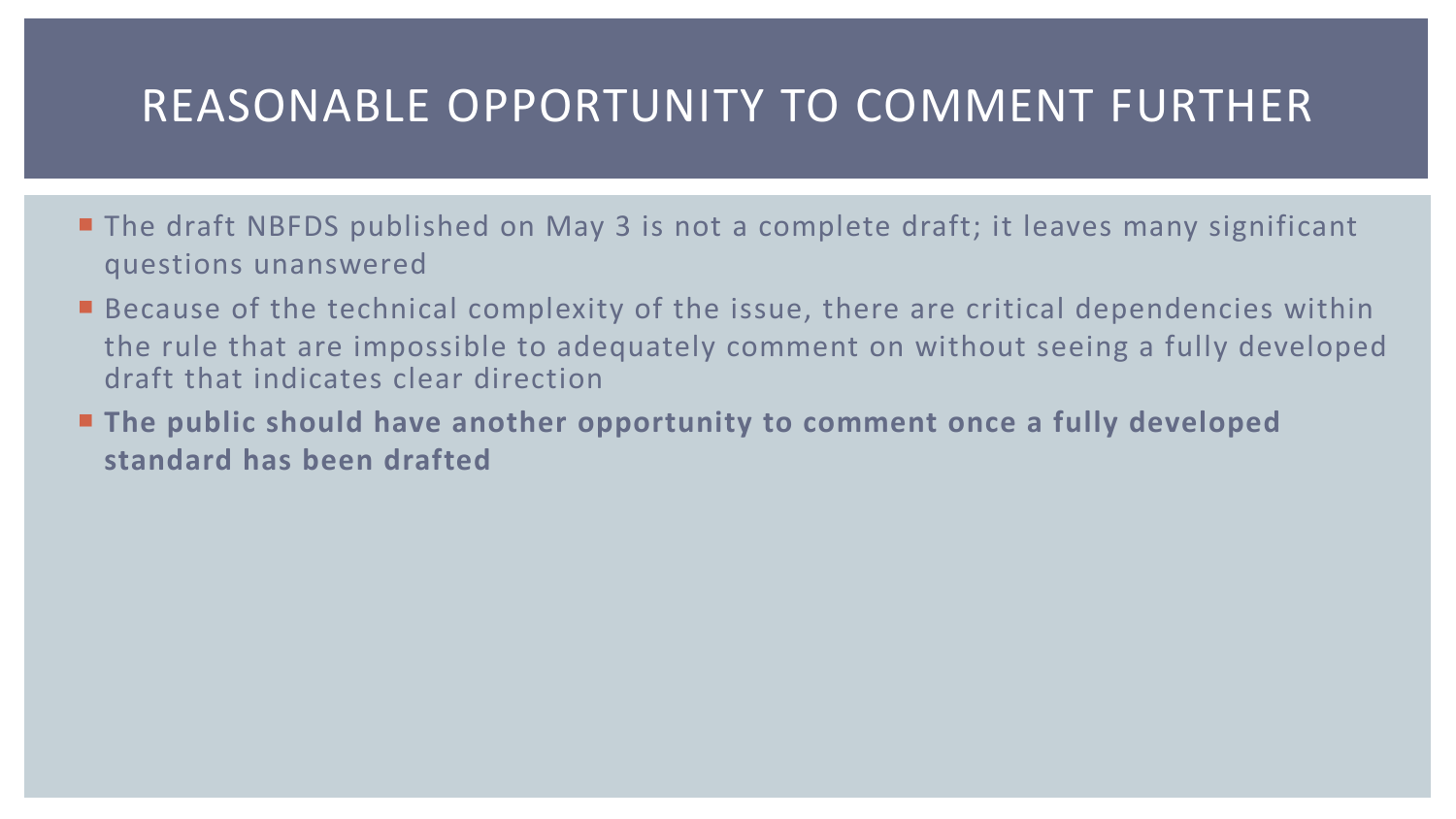# KEY ISSUE RECAP

#### **INCLUSION/MEANINGFULNESS**

- **Detectability**
- Definitions
- Thresholds
- § Testing Methodology
- **Example 1 Lists of "Bioengineered" Food**
- **ECLEAR LABELING** 
	- § Text claim language
	- § Symbols
- **EACCESSABILITY (Disclosure Method)** 
	- **QR codes & Text messages**
- **EXERGIVE COPPORTUNITY TO COMMENT FURTHER**